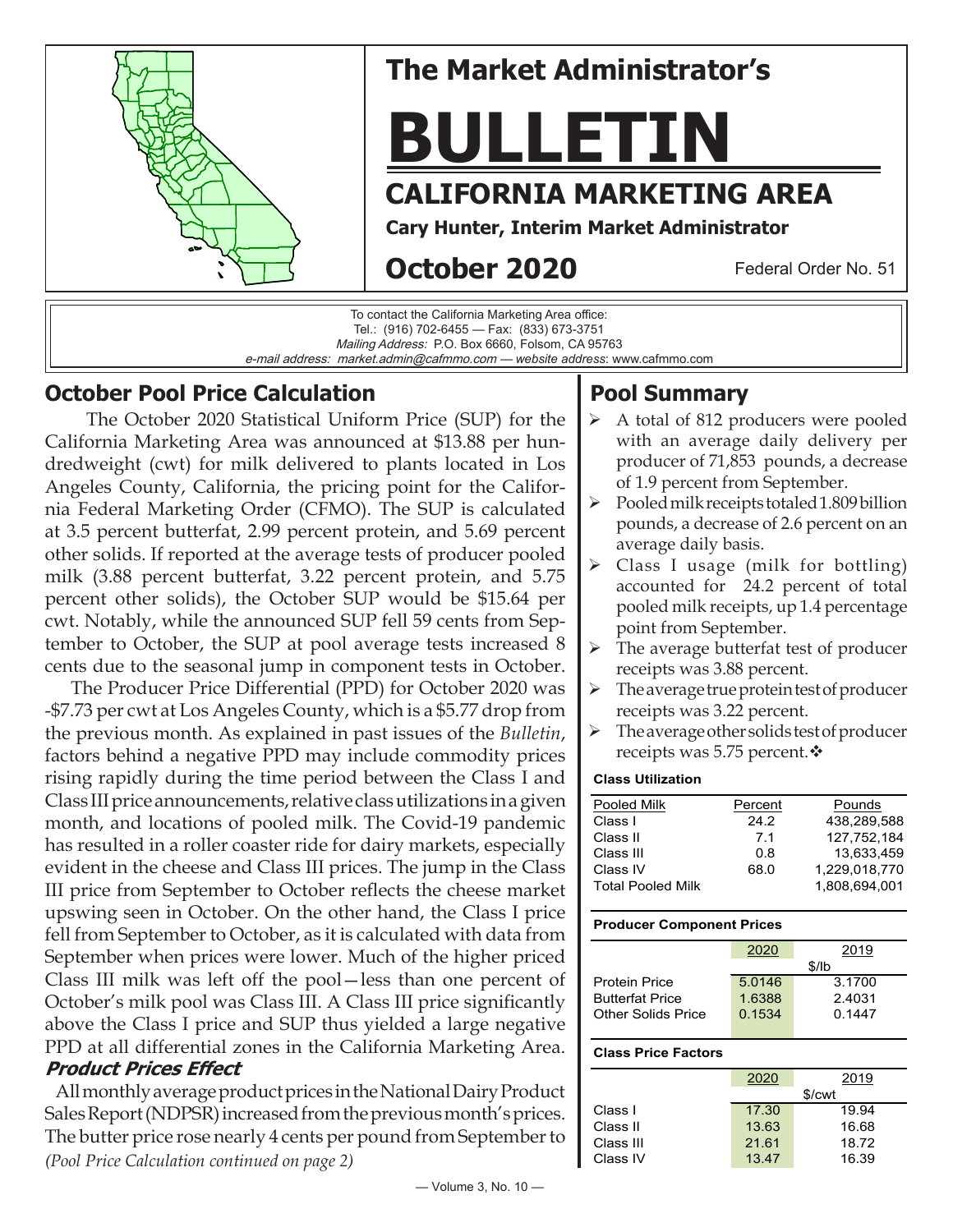October. Continuing its wild ride, the cheese price jumped about 52 cents per pound from last month. The nonfat dry milk price rose just over 6 cents per pound, which was the largest month-to-month increase for the nonfat dry milk price since the inception of the CFMO. Lastly, the dry whey price rose slightly by nearly 3 cents per pound.

 October's component prices all increased from the previous month's prices. The protein price saw the biggest jump, \$1.62 per pound, from September to October. The butterfat price rose nearly a nickel per pound. The price for other solids increased about 3 cents per pound. The nonfat solids price rose more than 6 cents per pound

 All class prices, except the Class I price, rose from September to October. The Class III price saw the greatest jump--\$5.18 per cwt—from the previous month. The Class II and IV prices saw more modest increases from September to October of 47 cents per cwt and 72 cents per cwt, respectively. After rising from June to August, the Class I price continued its decline that began last month, declining \$3.24 per cwt from September to October.  $\cdot\cdot$ 

## **Dairy Margin Coverage Program Enrollment for 2021**

 Markets are experiencing extraordinary volatility and uncertainty due to the Covid-19 pandemic. In dairy markets specifically, this wild ride is reflected in everything from commodity and class prices to feed costs. One tool dairy farmers can use to manage this risk is the USDA's Dairy Margin Coverage Program (DMC).

 USDA is now enrolling dairy farmers for the 2021 year. The enrollment period runs through December 11, 2020. To determine the appropriate level of coverage for a specific dairy operation, producers can utilize the recently updated online dairy decision tool. More information can be found at [www.fsa.](https://www.fsa.usda.gov/programs-and-services/dairy-margin-coverage-program/index) [usda.gov/programs-and-services/dairy-margin](https://www.fsa.usda.gov/programs-and-services/dairy-margin-coverage-program/index)[coverage-program/index](https://www.fsa.usda.gov/programs-and-services/dairy-margin-coverage-program/index) or producers can contact their local USDA Service Center. To locate the nearest FSA office, visit [www.farmers.gov/service](https://www.farmers.gov/service-center-locator)[center-locator.](https://www.farmers.gov/service-center-locator) All visitors should call ahead and schedule an appointment; certain guidelines apply.

 The Dairy Margin Coverage (DMC) program is a voluntary risk management program for dairy producers. DMC continues to offer protection to dairy producers when the difference between the all milk price and the average feed price (the margin) falls below a certain dollar amount selected by the producer. DMC payments triggered for 7 months in 2019 and 4 months so far in 2020 (March, April, May, and September).

The program provides:

- Catastrophic coverage, at no cost to the producer, other than an annual \$100 administrative fee that is waived in some cases.
- Various levels of buy-up coverage.

To participate in DMC, dairy producers:

- Select a coverage level ranging from \$4.00 to \$9.50 per cwt, in \$0.50 increments.
- Select a coverage percentage of the dairy operation's production history ranging from 5 percent to 95 percent, in 5 percent increments.
- • Producers have the choice to lock in coverage levels until 2023 and receive a 25 percent discount on their DMC premiums.

 In addition to DMC, USDA offers a variety of programs that have helped dairy producers including insurance, disaster assistance, and conservation programs. Most recently, the Coronavirus Food Assistance Program 1 provided \$1.75 billion in direct relief

| Dairy Margin Coverage (DMC) Program Information*                                                                                                       |                   |        |  |  |  |
|--------------------------------------------------------------------------------------------------------------------------------------------------------|-------------------|--------|--|--|--|
| <b>California</b>                                                                                                                                      |                   |        |  |  |  |
|                                                                                                                                                        | 2020              | 2021** |  |  |  |
| <b>Enrolled Operations</b>                                                                                                                             | 653               | 255    |  |  |  |
| Dairy Operations with Established Production History                                                                                                   | 1,419             | 1,300  |  |  |  |
| <b>Average Payment per Operation***</b>                                                                                                                | \$27,012.75   TBD |        |  |  |  |
| *According to USDA Farm Service Agency.                                                                                                                |                   |        |  |  |  |
| **Current enrollment levels as of November 16th, 2020.<br>\***Payments are dependent on production history and selected coverage percentage and level. |                   |        |  |  |  |

to dairy producers who faced price declines and additional marketing costs due to COVID-19 in early 2020. Signup is now underway for the Coronavirus Food Assistance Program 2, which provides another round of assistance for eligible producers. $\cdot$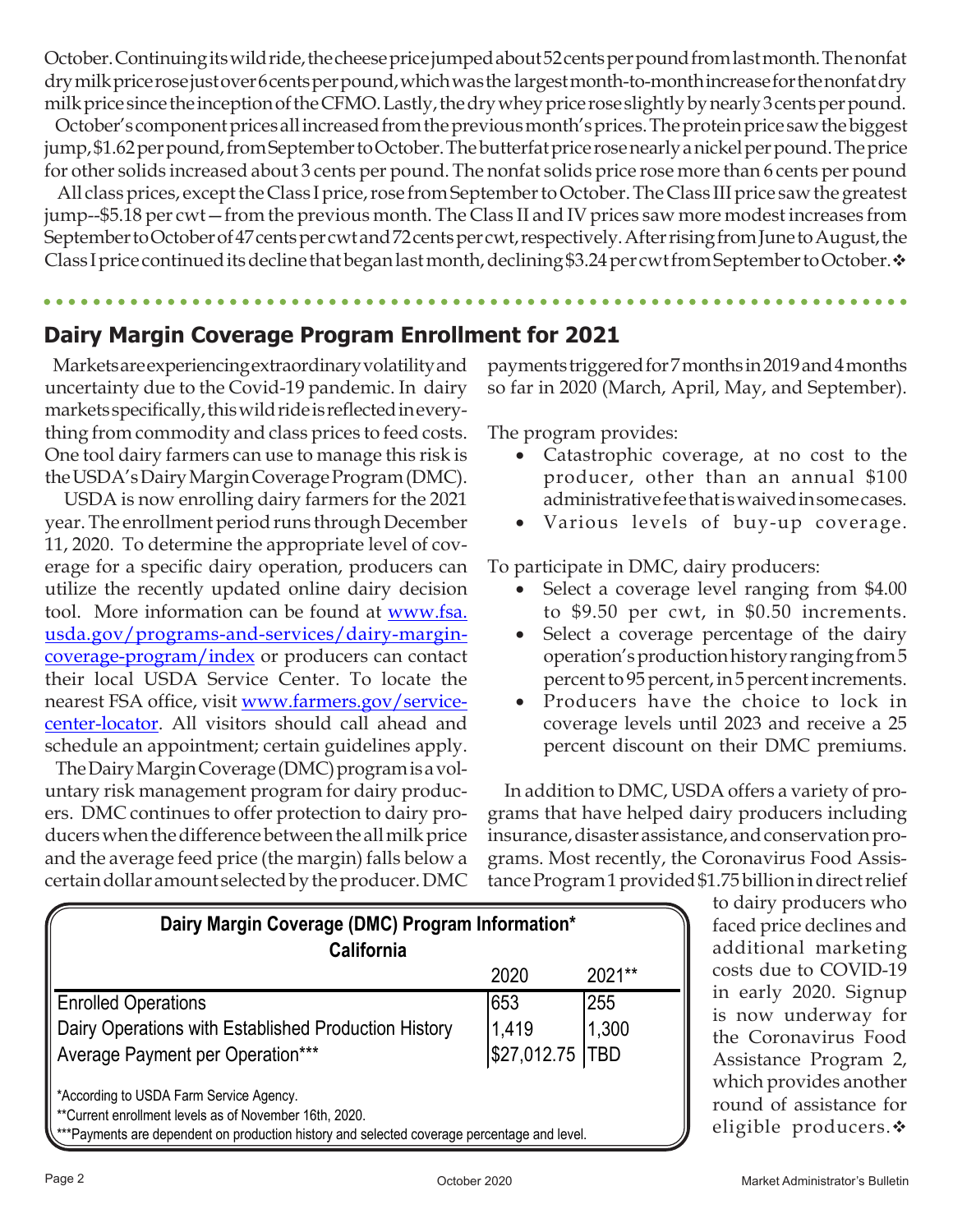### **Producer Component Tests: A Reflection of California's Diversity**

 Average tests of pooled producer components in October were 3.88 percent butterfat, 3.22 percent protein, and 5.75 percent other solids. These percentages represent the weighted average level of components present in the California Federal Marketing Order (CFMO) monthly pool. Due to California's size and differing climate types, average component tests from a state-wide perspective don't always capture the variation of component tests across the state in a given month.

 The accompanying figure highlights the regional differentiation in October's pooled producer tests throughout California by grouping counties into five separate regions: Northern<sup>1</sup>, Coast<sup>2</sup>, Sacramento Valley<sup>3</sup>, San Joaquin Valley<sup>4</sup>, and Southern<sup>5</sup>. Average butterfat tests presented represent weighted averages in each of the five regions and do not necessarily reflect the butterfat test in any specific county.

 The respective figure demonstrates that average component tests on a regional level can differ from what is announced in the CFMO *Statistical Uniform Price Announcement* in any given month. In October, the spread between the regions with the highest (Northern: 4.27 percent) and lowest (Southern: 3.78 percent) average butterfat tests was nearly half a percent. Since the San Joaquin Valley is home to the majority of California's dairy farmers, the average butterfat test of all pooled milk in the CFMO most closely aligns with the average butterfat test of the San Joaquin Valley; this strong correlation was especially evident in October as both the San Joaquin Valley and all pooled milk butterfat averages came in at 3.88 percent. $\cdot$ 



- 1 Northern includes Del Norte, Humboldt, Mendocino, and Siskiyou.
- 2 Coast includes Marin, Monterey, and Sonoma.
- 3 Sacramento Valley includes Butte, Glenn, Placer, Sacramento, Solano, Yolo, and Yuba.
- 4 San Joaquin Valley includes Fresno, Kern, Kings, Madera, Merced, San Joaquin, Stanislaus, and Tulare.
- 5 Southern includes Imperial, Los Angeles, Riverside, San Bernardino, and San Diego.